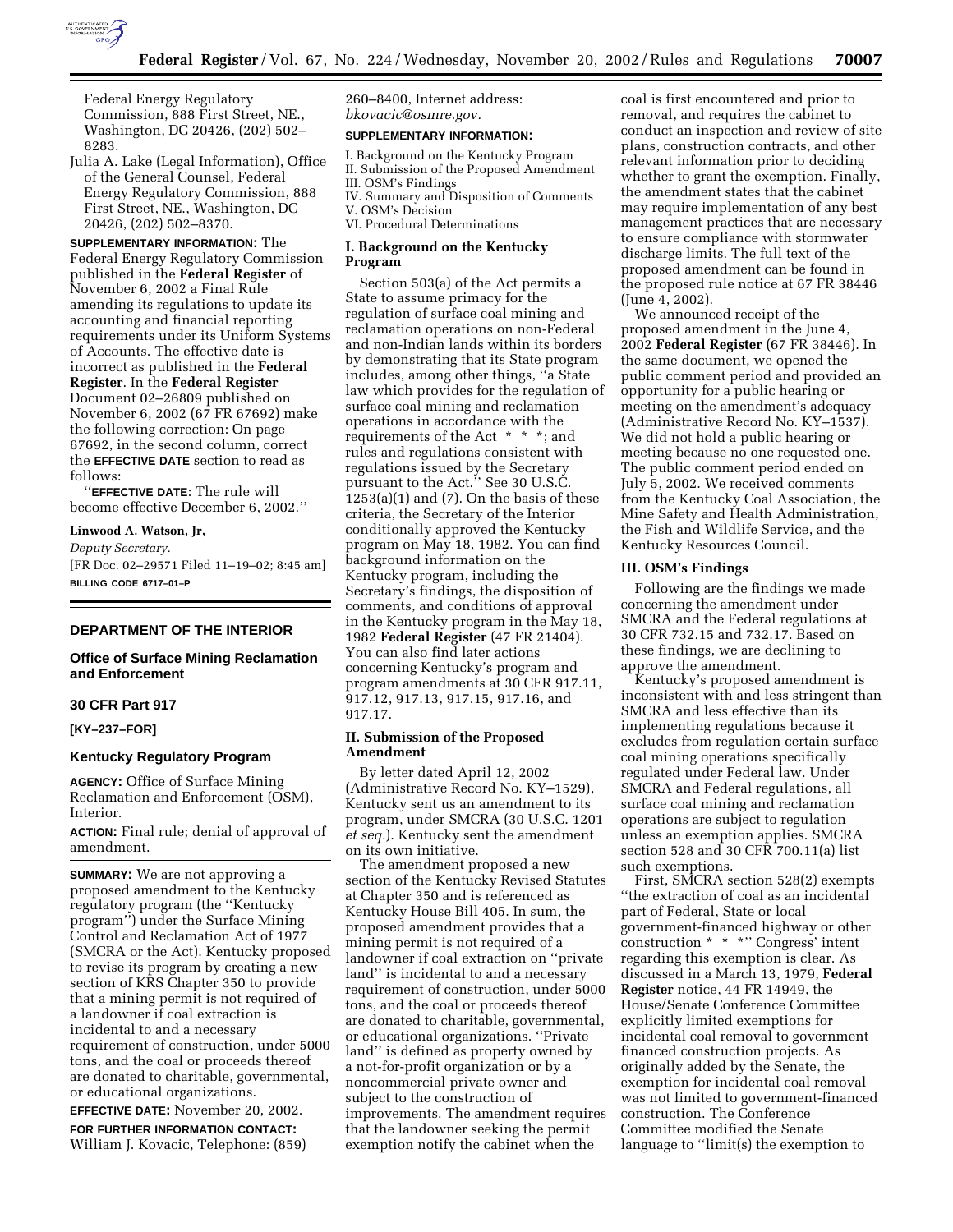extraction of coal as an incidental part of government-funded construction only, rather than all construction as originally provided in the Senate language.'' Since Kentucky's proposed amendment involves privately financed construction, it directly contradicts Congress' intent and cannot be approved.

We have consistently maintained that the removal of coal incidental to development for commercial, industrial, residential, or civic use constitutes a surface coal mining operation. In 64 FR 6201 (February 9, 1999), we did not approve a proposed amendment by West Virginia which would have allowed a person to engage in surface coal mining incidental to the development of land for commercial, residential, industrial, or civic use after obtaining a special authorization from the State. In that **Federal Register** notice, we stated that ''in promulgating its definition of 'surface coal mining operations' at 30 CFR 700.5, OSM considered and rejected a provision that would have clarified that the definition did not apply to coal removal incidental to private construction \* \* \* OSM found that such an exemption was inconsistent with Section 528 of SMCRA.'' 64 FR at 6204.

Rejecting West Virginia's proposed amendment, we also referred to two Interior Board of Land Appeals (IBLA) decisions supporting our decision: ''The [IBLA] \* \* \* twice ruled that 'the extraction of coal as an incidental part of privately financed construction is not an activity excluded as such from the coverage of the \* \* \* regulatory program.''' *Id.* On May 5, 2000 (65 FR 26130, 26133), we referred again to these decisions when declining to approve a similar proposal by West Virginia.

Second, 30 CFR 700.11(a)(2) exempts surface coal mining and reclamation operations that involve extraction of 250 tons of coal or less. Therefore, no exemption is permitted for the extraction of more than 250 tons of coal. Kentucky's proposal is inconsistent with and less effective than this Federal requirement because it exempts the extraction of up to 5000 tons of coal incidental to privately financed construction. For the foregoing reasons, the proposed amendment is inconsistent with and less effective than Federal law and cannot be approved.

## **IV. Summary and Disposition of Comments**

#### *Public Comments*

We asked for public comments on the amendment (Administrative Record No.

KY–1537), and received two. First, in a letter dated June 27, 2002 (Administrative Record No. KY–1543), the Kentucky Resources Council (KRC) commented that SMCRA does not provide an exemption allowing removal of over 250 tons of coal absent a permit unless another recognized exemption applies. As explained in the findings above and because no other exemption applies, we agree with KRC. We also agree with KRC that removing the quantity of coal that Kentucky's proposal seeks to exempt without advance planning, bonding, and reclamation requirements can result in significant off-site impacts that may not be remediated. Finally, KRC commented that the proposed amendment furthers the potential for ''sham'' operations because the exemption would be granted on the assumption that future construction would occur.

The second public comment received was from the Kentucky Coal Association (KCA). Although KCA urged OSM to approve the proposed amendment, it did not provide specific comments or reasons why the amendment should be approved. For the reasons set forth in the above findings, we are not approving the amendment.

#### *Federal Agency Comments*

Under 30 CFR 732.17(h)(11)(i) and section 503(b) of SMCRA, we requested comments on the amendment from various Federal agencies with an actual or potential interest in the Kentucky program (Administrative Record No. KY–1537). We received one comment from the Fish and Wildlife Service (FWS) and one from the Mine Safety and Health Administration (MSHA). In a letter dated July 9, 2002 (Administrative Record No. KY–1548), FWS stated that it believed the terms of the proposed amendment are appropriate given adequate implementation of best management practices to protect water quality. As discussed in the findings above, Kentucky's proposed amendment is inconsistent with SMCRA and its implementing regulations. Even given adequate implementation of best management practices to protect water quality, the proposed amendment would still exceed the Federal exemption limit of 250 tons. Thus, even if best management practices are followed, the amendment cannot be approved.

Comments from MSHA, submitted in a letter dated June 17, 2002 (Administrative Record No. KY–1541), simply stated MSHA does not have jurisdiction over incidental coal removal since the activity would not be functioning for the purpose of producing a mineral.

## *Environmental Protection Agency (EPA) Concurrence and Comments*

Under 30 CFR 732.17(h)(11)(ii), we are required to get a written concurrence from EPA for those provisions of the program amendment that relate to air or water quality standards issued under the authority of the Clean Water Act (33 U.S.C. 1251 *et seq.*) or the Clean Air Act (42 U.S.C. 7401 *et seq.*).

None of the revisions that Kentucky proposed to make in this amendment pertain to air or water quality standards. Therefore, we did not ask EPA to concur on the amendment.

## *State Historic Preservation Officer (SHPO) and the Advisory Council on Historic Preservation (ACHP)*

Under 30 CFR 732.17(h)(4), we are required to request comments from the SHPO and ACHP on amendments that may have an effect on historic properties. On June 12, 2002, we requested comments on Kentucky's amendment (Administrative Record No. KY–1537), but neither the SHPO nor the ACHP responded to our request.

# **V. OSM's Decision**

Based on the above findings, we are not approving Kentucky's proposed amendment. The Federal regulations at 30 CFR Part 917 codifying decisions concerning the Kentucky program are being amended to implement this decision. Consistency of State and Federal standards is required by SMCRA.

## *Effect of OSM's Decision*

Section 503 of SMCRA provides that a State may not exercise jurisdiction under SMCRA unless the State program is approved by the Secretary. Similarly, 30 CFR 732.17(a) requires that any change of an approved State program be submitted to OSM for review as a program amendment. The Federal regulations at 30 CFR 732.17(g) prohibit any changes to approved State programs that are not approved by OSM. In the oversight of the Kentucky program, we will recognize only the statutes, regulations, and other materials we have approved, together with any consistent implementing policies, directives, and other materials. We will require Kentucky to enforce only approved provisions.

#### **VI. Procedural Determinations**

#### *Executive Order 12630—Takings*

This rule does not have takings implications. This determination is